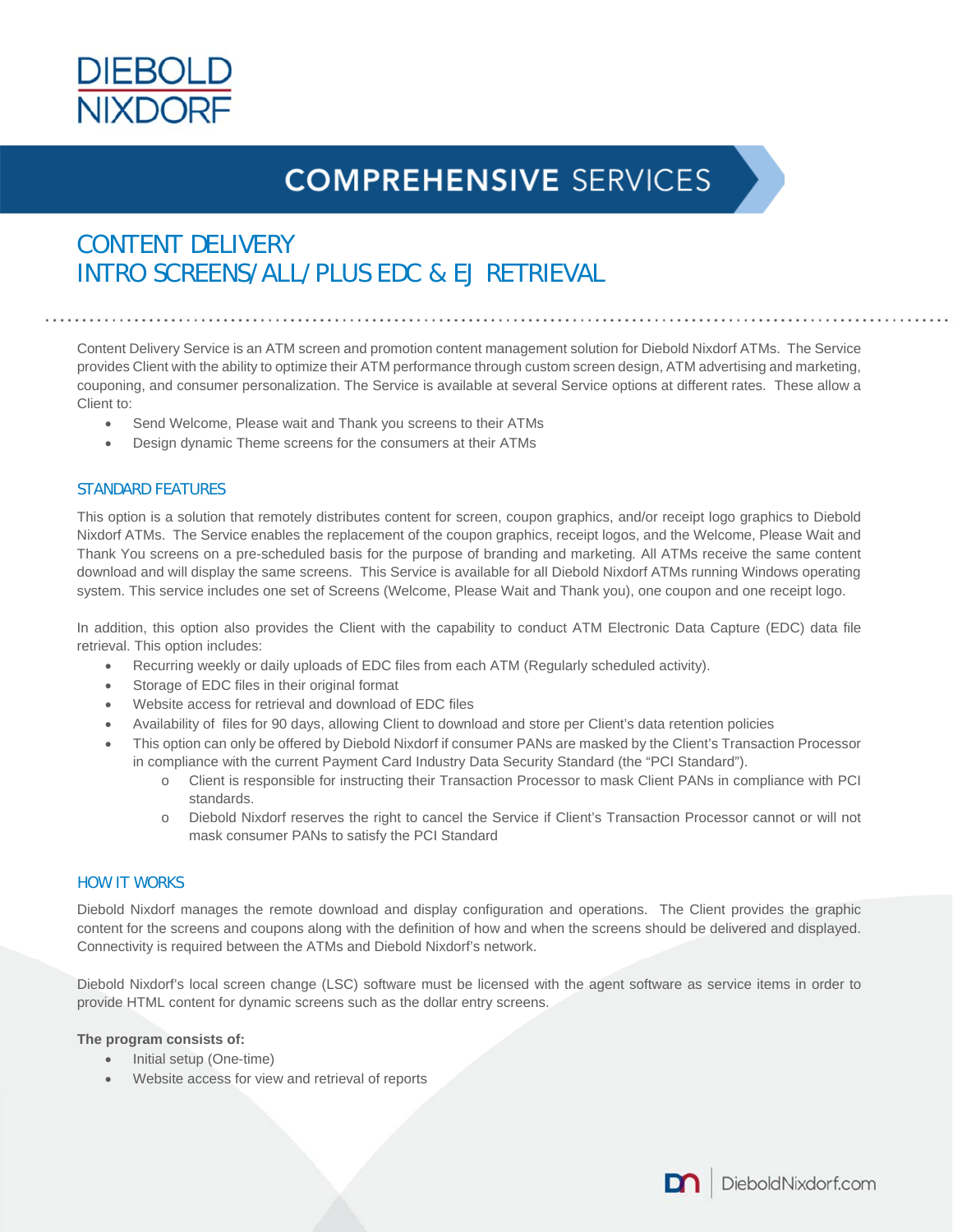

# **COMPREHENSIVE SERVICES**

- Client Services and Help Desk support
- Continuing service for replacement of Client's content and EDC/EJ Retrieval

The Content Delivery Service allows for the replacement of Client provided content once per calendar month. Depending on the option purchased, this can include a change on a once per quarter basis to each of the applicable Screens and/or coupon(s) content.

### REPORTING AND WEBSITE ACCESS

Reporting is available to help the Client analyze performance, pinpoint problem areas and review current content assignments for all options other than the Introductory Screens ALL or VARY options. Diebold Nixdorf Content Delivery reports are provided via SERAS, the Services Electronic Reporting Access System, which is a secure, Internet-accessible reporting system. Reports are available for 90 days and include:

- ATM Master List
- Status of Content Delivery
- Content Assigned to ATMs

### IMPLEMENTATION PROJECT - DIEBOLD NIXDORF RESPONSIBILITIES

- a. Configuring the System for the option(s) contracted for
	- Define Client ATMs in the Diebold Nixdorf Content Delivery System
	- Validate that Content Delivery can connect to each ATM
	- Collect Client screens and download requirements from Client and SE where applicable
	- Configure the general parameters of the Content Delivery system to deliver the content as required
- b. Connectivity support and certification.
- c. Engaging Professional Services for ATM Agent configuration, verification and Client training
- d. Coordinate implementation and validation testing of system configuration on first ATM with Diebold Nixdorf SE and/or Client where applicable
- e. Scheduling the Diebold Nixdorf technicians for site visits to configure the ATMs as required
- f. Configuring the SERAS Web Portal for Client access
- g. Establish screen change schedule plans as appropriate

### IMPLEMENTATION PROJECT - CLIENT RESPONSIBILITIES

- a. If frame circuit is required, Frame circuit order form (street address, zip code, and site location phone number, IT contact name).
- b. If co-managed VPN, required network/communication information to establish communication between the Client's network and Diebold Nixdorf.
- c. IP addresses of current ATM network.
- d. Design of all ATM screen and coupon content and procuring all rights and authorizations necessary for use of content.
- e. Provide a minimum of 1 set of graphics as defined in the option purchased.
- f. If additional languages are purchased, provide the equivalent of the English screens for each purchased language.
- g. Assist Diebold Nixdorf with any host/network content issues.
- h. Perform standard ATM transactions and review for accuracy.
- i. ATM Processor name and contact for EDC Retrieval
	- Client must require their Transaction Processor to mask consumer PANs in compliance with the current PCI Standard. This is to ensure PCI compliance to protect consumer privacy.